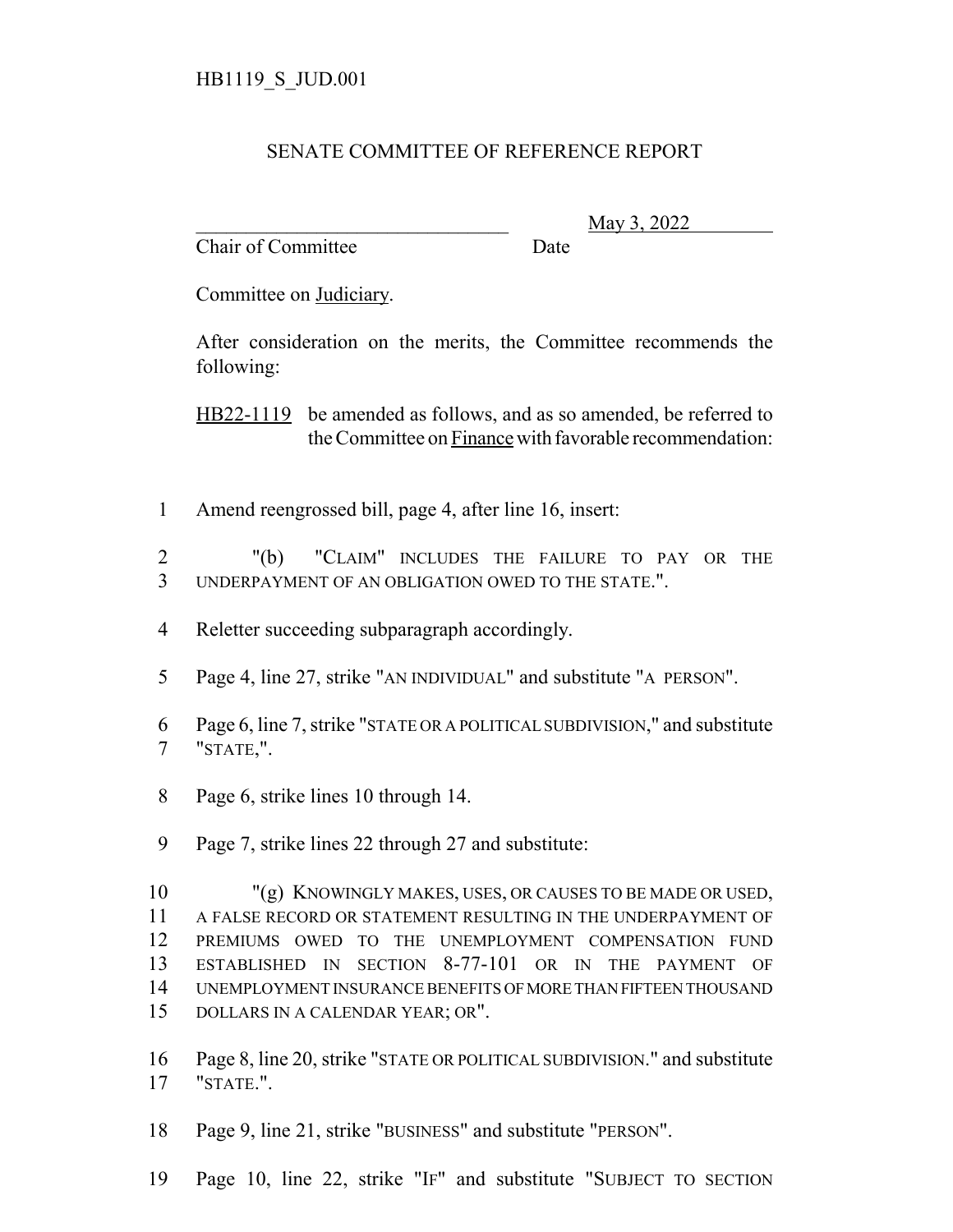1 24-31-1204 (5)(e), IF".

 Page 11, lines 5 and 6, strike "GENERAL, POLITICAL SUBDIVISION," and substitute "GENERAL".

Page 11, after line 9, insert:

 "(b) AN ASSURANCE OF DISCONTINUANCE OR CONSENT ORDER ACCEPTED BY THE ATTORNEY GENERAL PRECLUDES A SEPARATE ACTION PURSUANT TO SECTION 24-31-1204 (3) BY ANY PERSON BASED ON THE SAME FACTUAL CIRCUMSTANCES, EXCEPT FOR AN ACTION BASED ON A VIOLATION OF THE ASSURANCE OF DISCONTINUANCE OR CONSENT ORDER.".

- Reletter succeeding paragraphs accordingly.
- Page 11, line 14, strike "OR POLITICAL SUBDIVISION'S".
- Page 12, strike lines 10 through 24.
- Page 12, line 25, strike "(d)" and substitute "(b)".
- 14 Page 13, line 2, strike " $(5)(b)(I)$ " and substitute " $(4)(b)(I)$ ".
- Page 13, strike lines 11 through 27.
- Renumber succeeding subsections accordingly.
- Page 14, strike lines 1 through 17.
- Page 15, lines 6 and 7, strike "STATE OR A POLITICAL SUBDIVISION THAT
- IS AFFECTED BY THE VIOLATION." and substitute "STATE.".
- Page 15, lines 7 and 8, strike "STATE OR POLITICAL SUBDIVISION." and substitute "STATE.".
- Page 15, line 10, strike "OR THE PROSECUTING AUTHORITY GIVE" and substitute "GIVES".
- Page 15, line 11, strike "THEIR".
- Page 15, line 13, strike "STATE OR POLITICAL SUBDIVISION," and substitute "STATE,".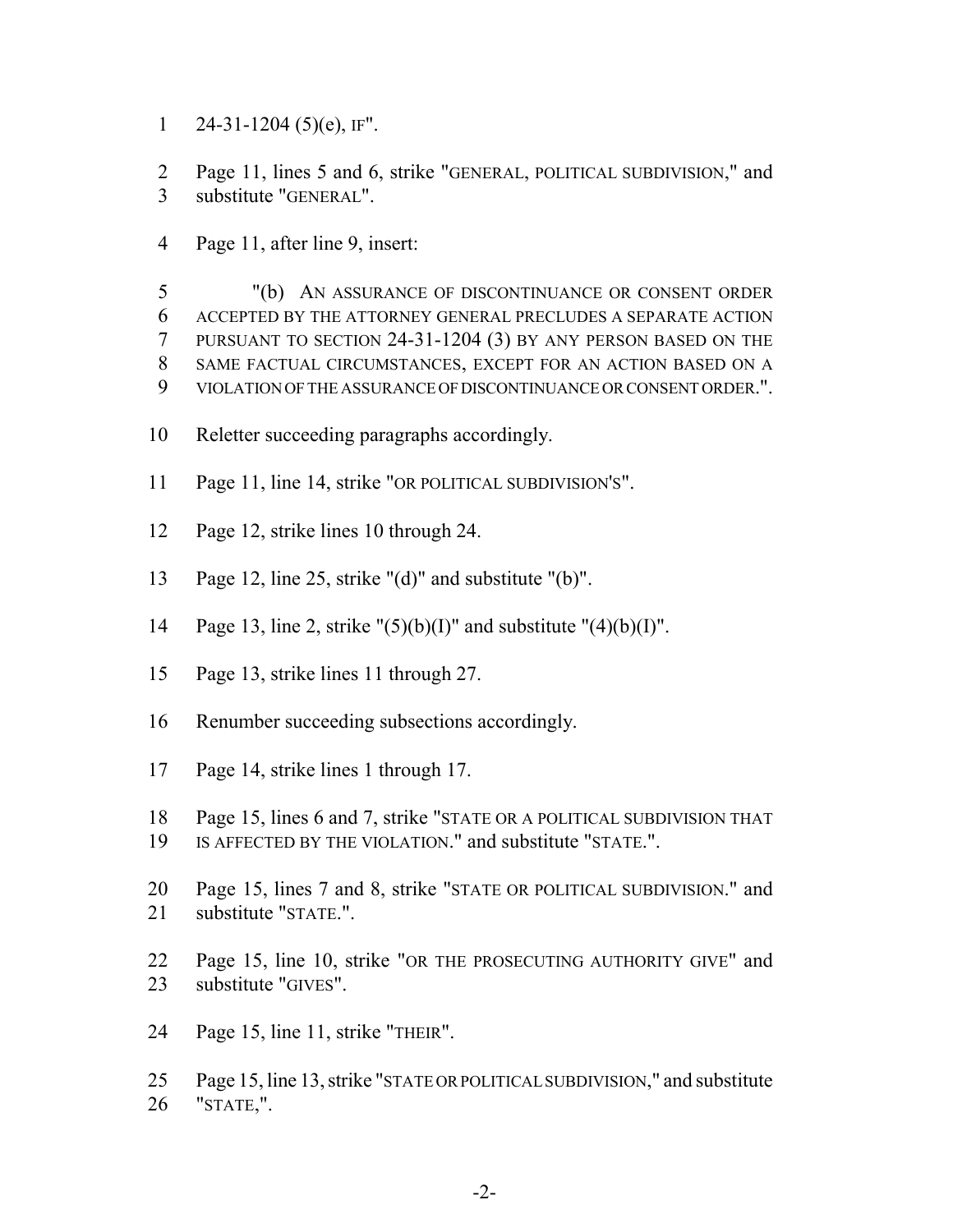- Page 15, strike line 27 and substitute "STATE".
- Page 16, line 1, strike "ATTORNEY GENERAL,".
- Page 16, line 3, strike "IF BOTH".
- Page 16, strike lines 4 through 6.
- 5 Page 16, line 24, strike " $(4)(c)$ " and substitute " $(3)(c)$ ".
- Page 17, lines 5 and 6, strike "STATE, OR A POLITICAL SUBDIVISION WITH
- THE CONSENT OF THE ATTORNEY GENERAL," and substitute "STATE".
- 8 Page 18, line 8, strike "OR POLITICAL SUBDIVISION'S".
- 9 Page 18, line 25, strike " $(5)(b)(III)$ " and substitute " $(4)(b)(III)$ ".
- Page 19, lines 8 and 9, strike "OR POLITICAL SUBDIVISION'S".
- Page 19, line 19, strike "OR POLITICAL SUBDIVISION'S".
- Page 20, lines 4 and 5, strike "STATE OR POLITICAL SUBDIVISION." and substitute "STATE.".
- 14 Page 20, line 12, strike " $(5)(e)$ " and substitute " $(4)(e)$ ".
- 15 Page 20, line 18. strike " $(6)(a)(II)$ " and substitute " $(5)(a)(II)$ ".
- 16 Page 21, line 12, strike " $(6)(a)$ " and substitute " $(5)(a)$ ".
- 17 Page 21, line 13, strike " $(6)(a)(I)$  OR  $(6)(a)(II)$ " and substitute " $(5)(a)(I)$ 18 OR  $(5)(a)(II)$ ".
- Page 21, line 25, strike "(6)." and substitute "(5).".
- Page 22, line 19, strike "(6)," and substitute "(5),".
- Page 23, line 14, strike "OR".
- Page 23, after line 14, insert:
- "(II) AGAINST A SERVING ELECTED OFFICIAL OF A POLITICAL SUBDIVISION, A MEMBER OF A POLITICAL SUBDIVISION'S JUDICIARY, OR AN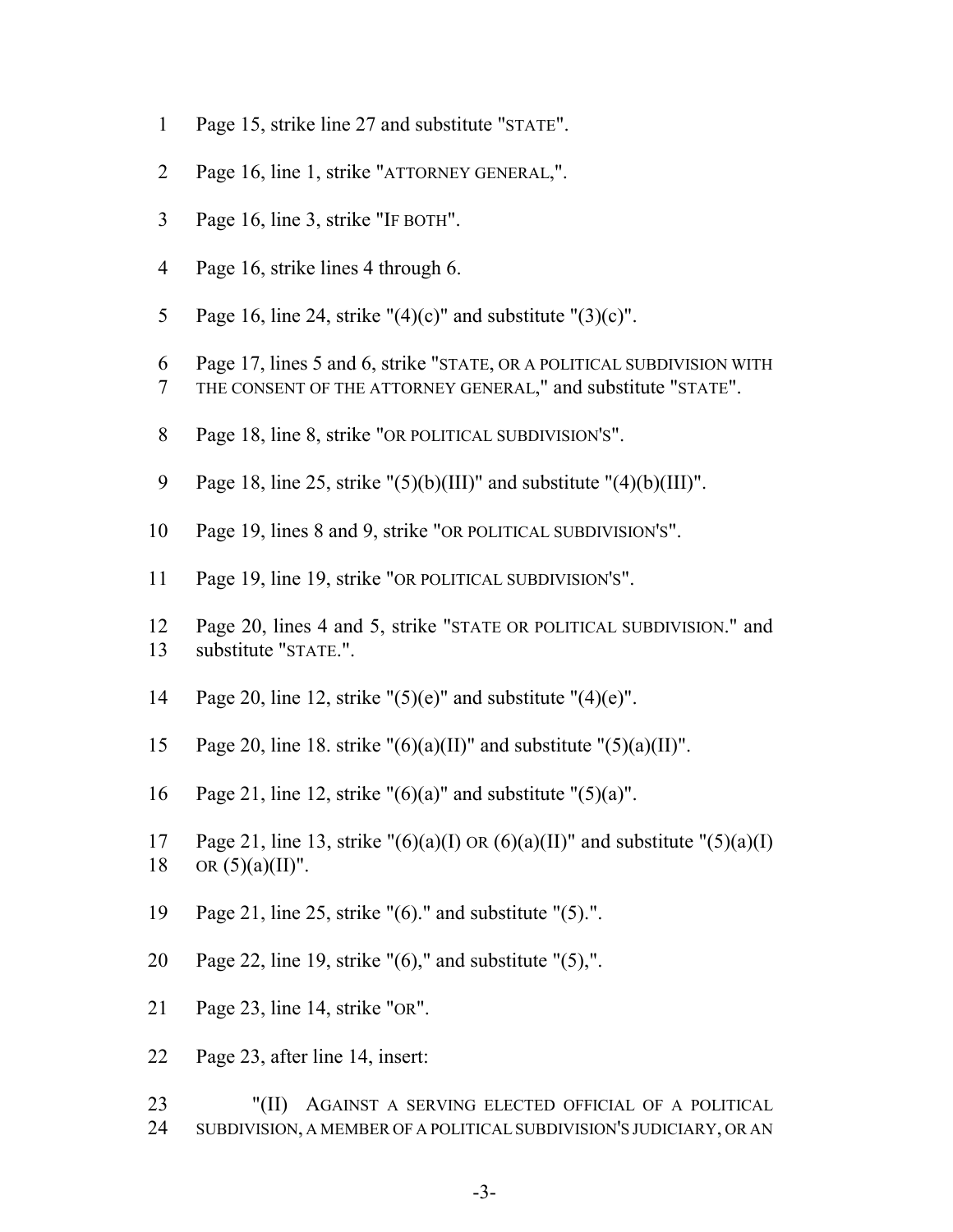- APPOINTED OFFICIAL OF A POLITICAL SUBDIVISION ACTING IN THE
- MEMBER'S OR OFFICIAL'S OFFICIAL CAPACITY; OR".
- Renumber succeeding subparagraph accordingly.
- 4 Page 24, line 10, strike " $(7)(c)$ ," and substitute " $(6)(c)$ ,".
- 5 Page 24, line 13, strike " $(7)(c)(I)$ " and substitute " $(6)(c)(I)$ ".
- Page 24, line 21, strike "**or political subdivision**".
- Page 25, line 27, strike "OR THE POLITICAL SUBDIVISION".
- Page 26, lines 24 and 25, strike "STATE OR POLITICAL SUBDIVISION." and substitute "STATE.".
- 10 Page 28, line 1, strike " $(9)(d)(II)$ " and substitute " $(8)(d)(II)$ ".
- 11 Page 28, line 22, strike " $(9)(e)$ " and substitute " $(8)(e)$ ".
- Page 29, line 17, strike "(10)" and substitute "(9)".
- Page 30, lines 8 and 9, strike "SECTION, THE ATTORNEY GENERAL, OR THE PROSECUTING AUTHORITY" and substitute "SECTION OR THE ATTORNEY GENERAL".
- Page 30, line 16, strike "OR PROSECUTING AUTHORITY".
- Page 30, line 21, strike "(10)" and substitute "(9)".
- Page 32, lines 3 and 4, strike "OR POLITICAL SUBDIVISION'S".
- Page 32, line 8, strike "STATE, POLITICAL SUBDIVISION," and substitute "STATE".
- Page 37, after line 20, insert:

 "(IV) FOR THE PURPOSES OF A FALSE CLAIMS ACTION INVOLVING THE UNDERPAYMENT OF UNEMPLOYMENT INSURANCE PREMIUMS, THE RELEVANT FUND IS THE UNEMPLOYMENT COMPENSATION FUND ESTABLISHED IN SECTION 8-77-101.".

Strike "OR A POLITICAL SUBDIVISION" on **Page 6,** line 19; **Page 9,** line 7,